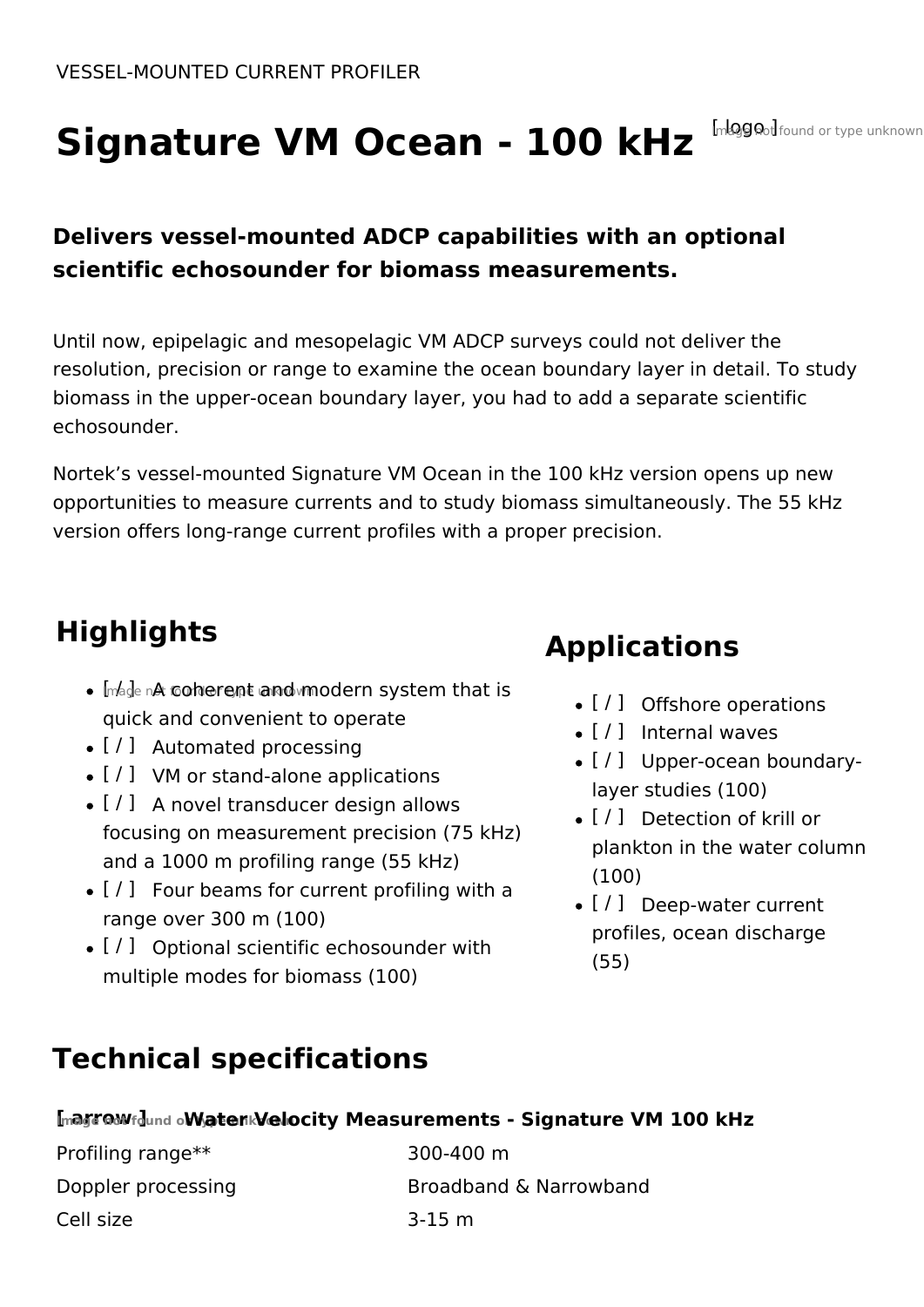#### **Water Velocity Measurements - Signature VM 100 kHz**

| Max no. cells                                                           | 200                                       |
|-------------------------------------------------------------------------|-------------------------------------------|
| Min. blanking                                                           | 2                                         |
| Minimum accuracy                                                        | 1.0% of the measured value $\pm$ 0.5 cm/s |
| Velocity resolution                                                     | $0.1 \text{ cm/s}$                        |
| Maximum sampling rate                                                   | 1 Hz (1/3 Hz with BT and echosounder)     |
| Velocity range (along beam)                                             | $5 \, \text{m/s}$                         |
| No. of beams                                                            | 4 slanted at 20°                          |
| **) Depending on acoustic scattering condition.<br><u>r - www.ur.</u> 1 |                                           |

#### **[ arrow ]**

#### **Water Velocity Measurements - Signature VM 75/55 kHz**

| Profiling range**           | 685/1000 m                                |
|-----------------------------|-------------------------------------------|
| Doppler processing          | Broadband/Broadband & Narrowband          |
| Cell size                   | $6 - 20$ m                                |
| Max no. cells               | 200                                       |
| Min. blanking               | 2                                         |
| Minimum accuracy            | 1.0% of the measured value $\pm$ 0.5 cm/s |
| Velocity resolution         | $0.1 \text{ cm/s}$                        |
| Maximum sampling rate       | 1 Hz (1/3 Hz at max power)                |
| Velocity range (along beam) | $5 \, \text{m/s}$                         |
| No. of beams                | 3 slanted at 20°                          |
|                             |                                           |

\*\*) Depending on acoustic scattering condition.

#### **[ arrow ]**

#### **Bottom velocity measurements - Signature VM 100 kHz**

| Single ping std $@$ 3 m/s          | TBA                                   |
|------------------------------------|---------------------------------------|
| Long-term accuracy                 | TBA                                   |
| Minimum altitude                   | 5 m                                   |
| Maximum altitude                   | 560 m                                 |
| Velocity resolution                | $0.01$ mm/s                           |
| Maximum sampling rate<br>[ arrow ] | 1 Hz (1/3 Hz with VP and echosounder) |

#### **Bottom velocity measurements - Signature VM 75/55 kHz**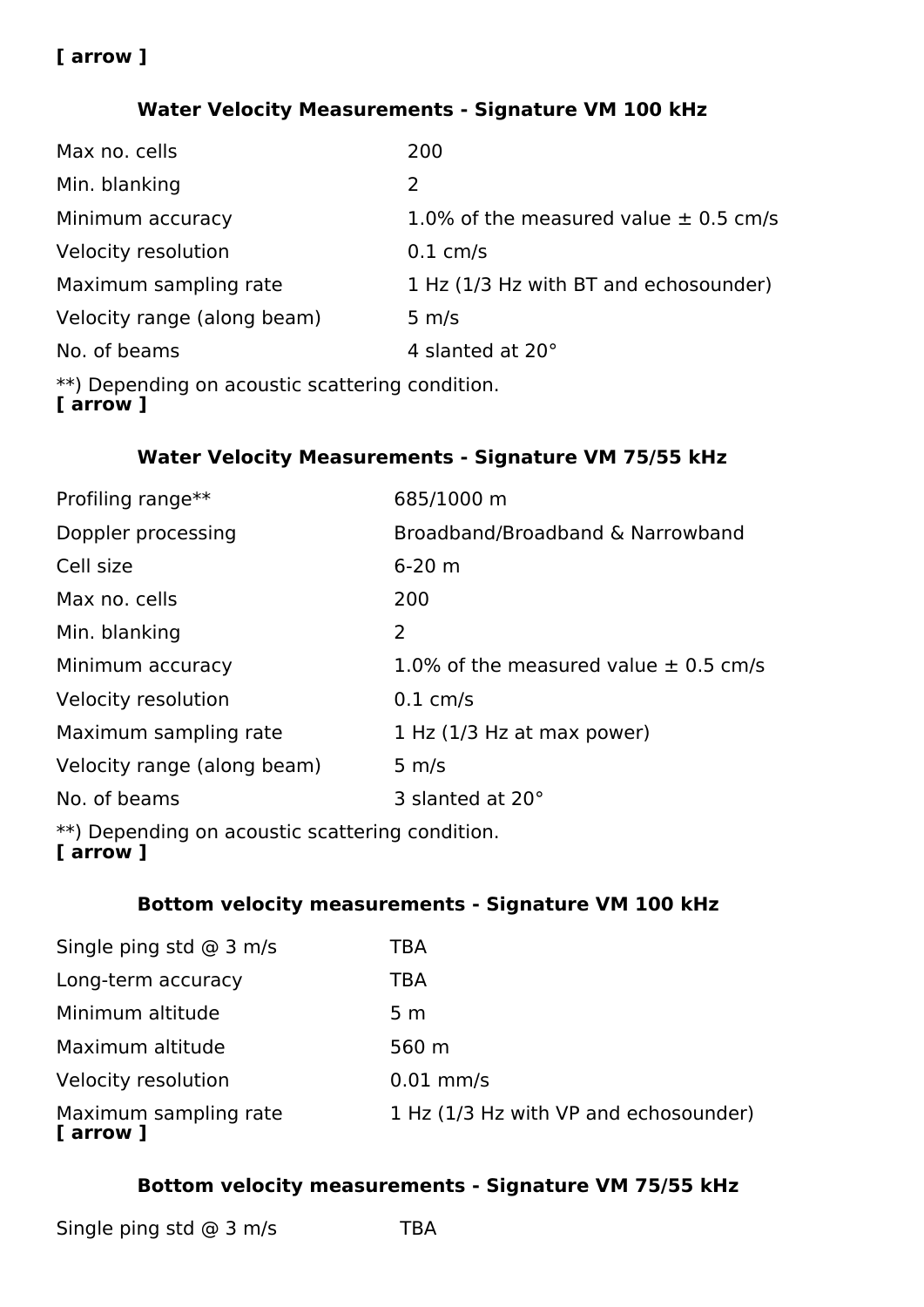#### **Bottom velocity measurements - Signature VM 75/55 kHz**

| [ arrow ]             |                 |
|-----------------------|-----------------|
| Maximum sampling rate | 1 Hz            |
| Velocity resolution   | $0.01$ mm/s     |
| Maximum altitude      | 1200 m          |
| Minimum altitude      | 50 <sub>m</sub> |
| Long-term accuracy    | <b>TBA</b>      |

### **Echo intensity (slanted beams) - Signature VM 100 kHz**

| Sampling                      | Same as velocity for slanted beams |
|-------------------------------|------------------------------------|
| Resolution/dynamic range      | $0.5$ dB/70 dB                     |
| Dynamic range                 | 70 dB slanted beams                |
| Transducer acoustic frequency | 100 kHz                            |
| No. of beams                  | 4 slanted at 20°                   |
| Beam width<br>[ arrow ]       | $6.1^\circ$                        |

#### **Echo intensity (slanted beams) - Signature VM 75/55 kHz**

| Sampling                      | Same as velocity            |
|-------------------------------|-----------------------------|
| Resolution/dynamic range      | $0.5$ dB/70 dB              |
| Dynamic range                 | 70 dB slanted beams         |
| Transducer acoustic frequency | 75 and 55 kHz               |
| No. of beams                  | 3 slanted at 20°            |
| Beam width<br>[ arrow ]       | $4.5^{\circ} - 5.5^{\circ}$ |

### **Echosounder option - Signature VM 100 kHz**

| No. of beams                     | 1 vertical                                         |
|----------------------------------|----------------------------------------------------|
| Transducer acoustic<br>frequency | 70-120 kHz                                         |
| Sampling                         | 1 Hz $(1/3$ Hz with VP and BT)                     |
|                                  | Transducer beam width 15° @ 70 kHz, 8.7° @ 120 kHz |
| Resolution                       | $0.375 - 4$ m                                      |
| Resolution/ dynamic              | 0.01 dB/130 dB                                     |
| range                            |                                                    |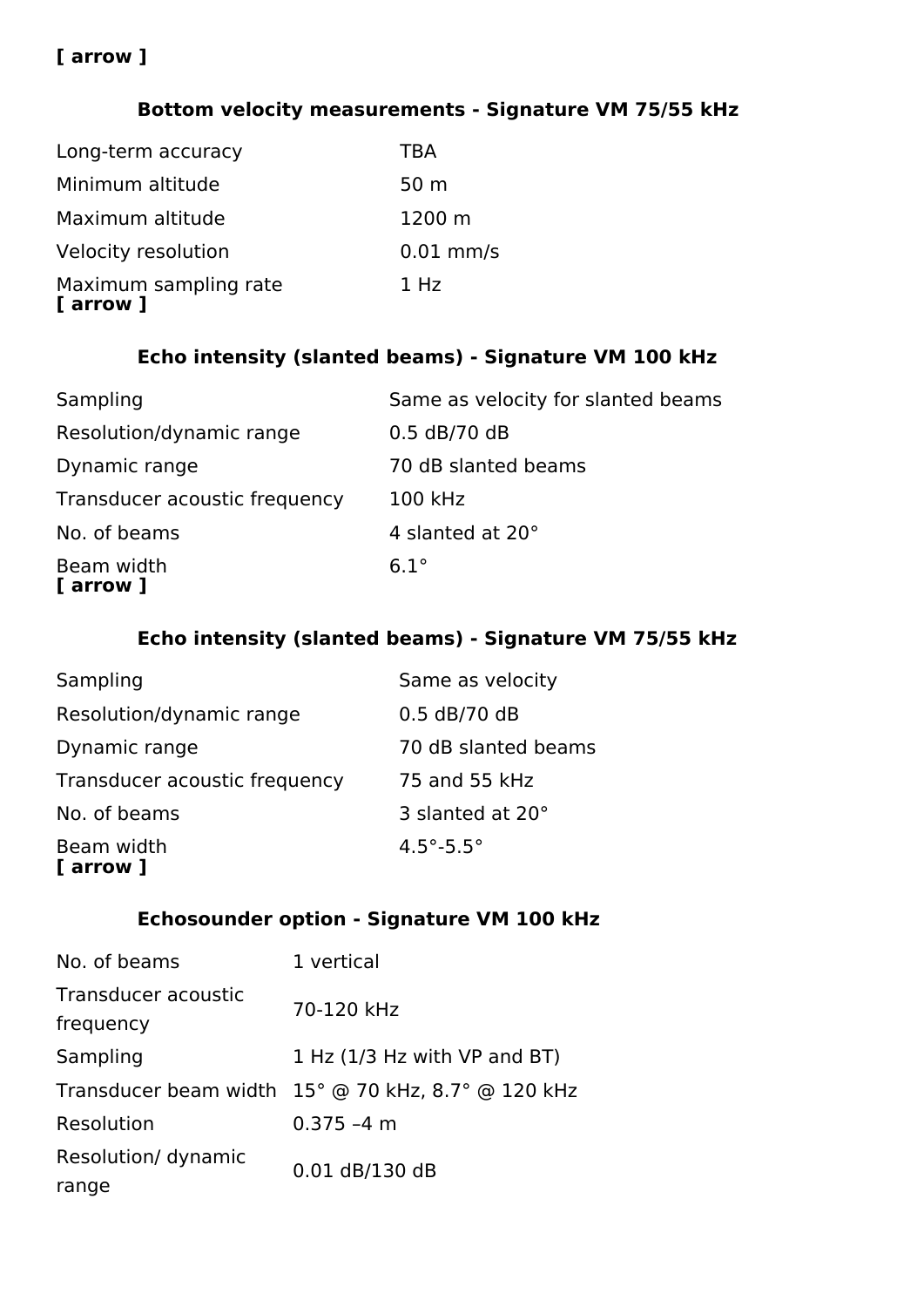# **Echosounder option - Signature VM 100 kHz**

| Transmit pulse | Monochromatic 70 kHz, 90 kHz and 120 kHz or frequency<br>chirp (90 kHz, 50% BW) |
|----------------|---------------------------------------------------------------------------------|
| Transmit power | 7.5-120 W adjustable                                                            |
| [ arrow ]      | Chirp signal processing Pulse compression or binned frequency response          |

# **Echosounder option - Signature VM 75/55 kHz**

| No. of beams                         | N/A |
|--------------------------------------|-----|
| Transducer acoustic frequency N/A    |     |
| Sampling                             | N/A |
| Transducer beam width                | N/A |
| Resolution                           | N/A |
| Resolution/ dynamic range            | N/A |
| Transmit pulse                       | N/A |
| Transmit power                       | N/A |
| Chirp signal processing<br>[ arrow ] | N/A |

### **Other - Signature VM 100 kHz**

| Temperature sensor range / accuracy -4 $^{\circ}$ C to 40 $^{\circ}$ C / 0.1 $^{\circ}$ C |                                            |
|-------------------------------------------------------------------------------------------|--------------------------------------------|
| Pressure                                                                                  | Piezo resistive                            |
| Standard range                                                                            | 0-1500 m (inquire for options)             |
| Accuracy/precision                                                                        | 0.1% FS / Better than 0.002% of full scale |
| Compass and tilt                                                                          | Solid-state magnetometer and accelerometer |
| Data recording                                                                            | 16 GB (inquire for options)                |
| Data cable                                                                                | 30 m Ethernet cable (inquire for options)  |
| IO                                                                                        | <b>Ethernet</b>                            |
| DC input<br>[ arrow ]                                                                     | 15-48 V DC                                 |

# **Other - Signature VM 75/55 kHz**

| Temperature sensor range / accuracy -4 $^{\circ}$ C to 40 $^{\circ}$ C / 0.1 $^{\circ}$ C |                                            |
|-------------------------------------------------------------------------------------------|--------------------------------------------|
| Pressure                                                                                  | Piezo resistive                            |
| Standard range                                                                            | 0-1500 m (inquire for options)             |
| Accuracy/precision                                                                        | 0.1% FS / Better than 0.002% of full scale |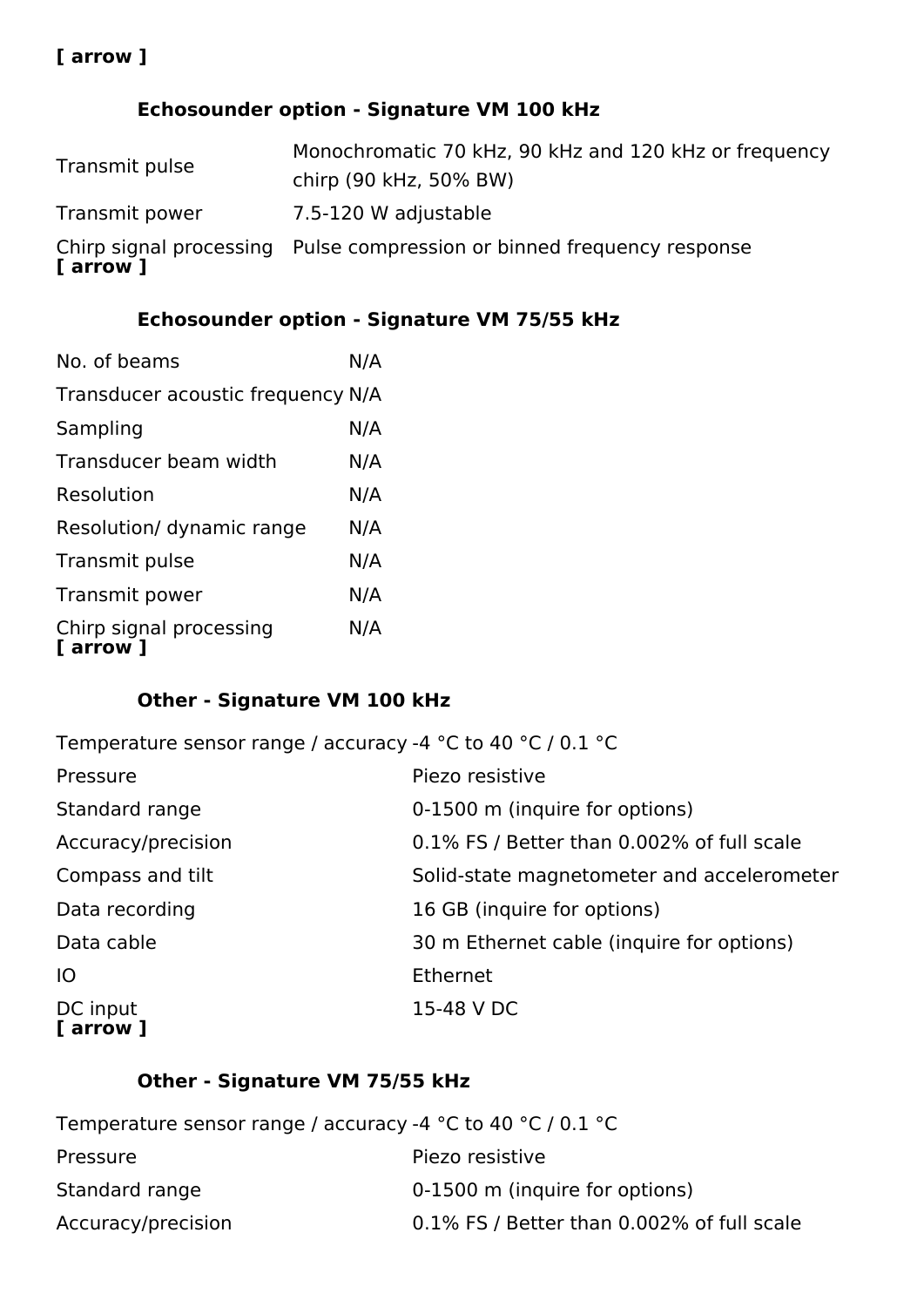### **Other - Signature VM 75/55 kHz**

| Compass and tilt      | Solid-state magnetometer and accelerometer |
|-----------------------|--------------------------------------------|
| Data recording        | 16 GB (inquire for options)                |
| Data cable            | 30 m Ethernet cable (inquire for options)  |
| <b>IO</b>             | Ethernet                                   |
| DC input<br>[ arrow ] | 48 V DC                                    |

# **Dimensions - Signature VM 100 kHz**

| Maximum diameter<br>Maximum length without room for internal batteries 350 mm | 460 mm |
|-------------------------------------------------------------------------------|--------|
| [ arrow ]                                                                     |        |

# **Dimensions - Signature VM 75/55 kHz**

| [ arrow ]        | Maximum length without room for internal batteries 314 mm |        |  |
|------------------|-----------------------------------------------------------|--------|--|
| Maximum diameter |                                                           | 650 mm |  |

#### **Environmental**

| Operating temperature -4 °C to 40 °C |                                                     |
|--------------------------------------|-----------------------------------------------------|
| Storage temperature -20 °C to 60 °C  |                                                     |
| Vibration                            | IEC 60068-1/IEC60068-2-64                           |
| <b>EMC</b> approval                  | <b>IEC 61000</b>                                    |
| Depth rating                         | 1500 m - Bottom track is limited to surface vessels |
| Connectors                           | Straight fitted MCBH6F (Ethernet)                   |
| Housing                              | Small instrument housing                            |
| Material<br>[ arrow ]                | POM with titanium fasteners                         |

# **Processing unit**

| Processor/memory Intel i5/8 GB           |                                               |
|------------------------------------------|-----------------------------------------------|
| Hard disk                                | <b>SSD, 500 GB</b>                            |
| Operating system Windows <sup>®</sup> 10 |                                               |
| Housing                                  | Half 19" 2 HE case or 19" rack-mountable 1 HE |
| <b>Dimensions</b>                        | 265x110x340 mm or 480x45x325 mm               |
| Input                                    | 24 V DC, 20 W typical                         |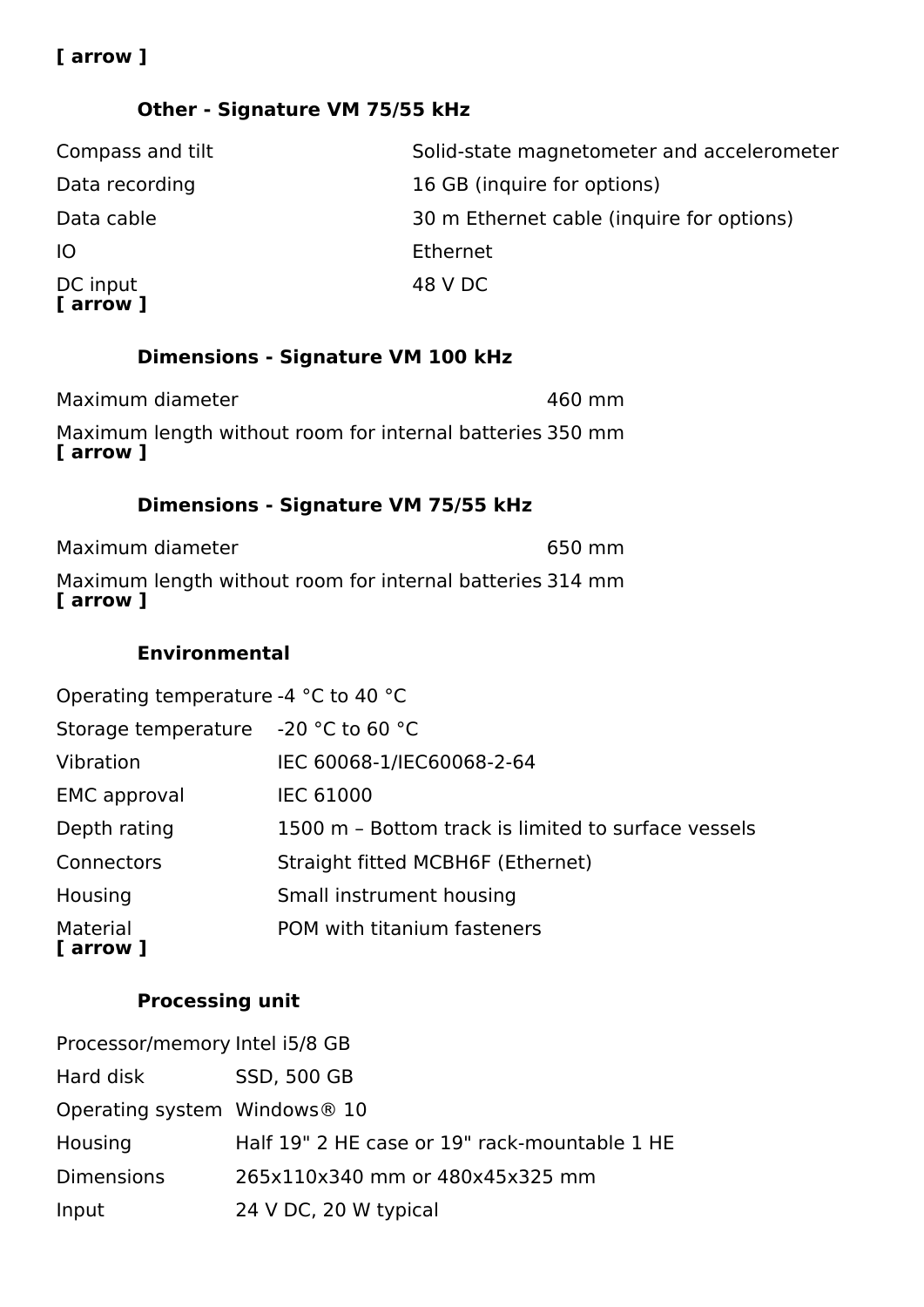### **Processing unit**

| Total weight | 5.75 or 3.80 kg                                                |
|--------------|----------------------------------------------------------------|
|              | Power, Signature ADCP, AN GNSS, 2x HDMI, 2xLAN, 3x USB, 1x RS- |
| Connections  | 232 (optional)                                                 |
| [ arrow ]    |                                                                |

# **Nortek Signature VM acquisition software**

| Acquisition         | Signature VM - binary, GNSS compass - binary                                                                                                                                                                             |
|---------------------|--------------------------------------------------------------------------------------------------------------------------------------------------------------------------------------------------------------------------|
| Timing              | < 0.6 s, IEEE1588/PTP for absolute time stamping (GNSS/Signature<br>VM)                                                                                                                                                  |
| Configuration       | Signature VM (partly) GNSS Advanced navigation                                                                                                                                                                           |
| Display             | Vessel track in map, Bottom-track velocity, Bottom-track depth,<br>Velocity magnitude and direction, Echo amplitude (slanted beams),<br>Echo correlation (slanted beams), corrected relative volume<br>backscatter (100) |
| <b>Status</b>       | Signature VM + AN GNSS compass                                                                                                                                                                                           |
| Output<br>[ arrow ] | NMEA data strings online CSV, ASCII VMT, MATLAB VMT, MATLAB,<br><b>KML</b>                                                                                                                                               |

# **GNSS compass option**

| Brand and model                      | <b>Advanced Navigation GNSS compass</b>        |
|--------------------------------------|------------------------------------------------|
| Position accuracy (with dGNSS)/post- | Horizontal: 0.6 m/0.01 m, vertical: 1.0 m/0.02 |
| processed                            | m                                              |
| Heading accuracy / post-processed    | $0.2$ °/ $0.09$ °                              |
| Supported navigation systems         | GPS L1, GLONASS G1, GALILEO E1, BeiDou B1      |
| Optional high-accuracy RTK variant   | GPS L1 L2, GLONASS G1 G2, GALILEO E1 E5b,      |
|                                      | BeiDou B1 B2                                   |
| Motion                               | 9-axis IMU                                     |
| Communication                        | Ethernet 10/100                                |
| Timing                               | PTP, NTP timeserver functionality              |
| Protocol<br>[ arrow ]                | NMEA 0183, AN Packet protocol, TSS1, Simrad    |

# **AHRS option**

| Accelerometer dynamic | $±$ 2 q                  |
|-----------------------|--------------------------|
| Gyro dynamic range    | $\pm$ 250 $\degree$ /sec |